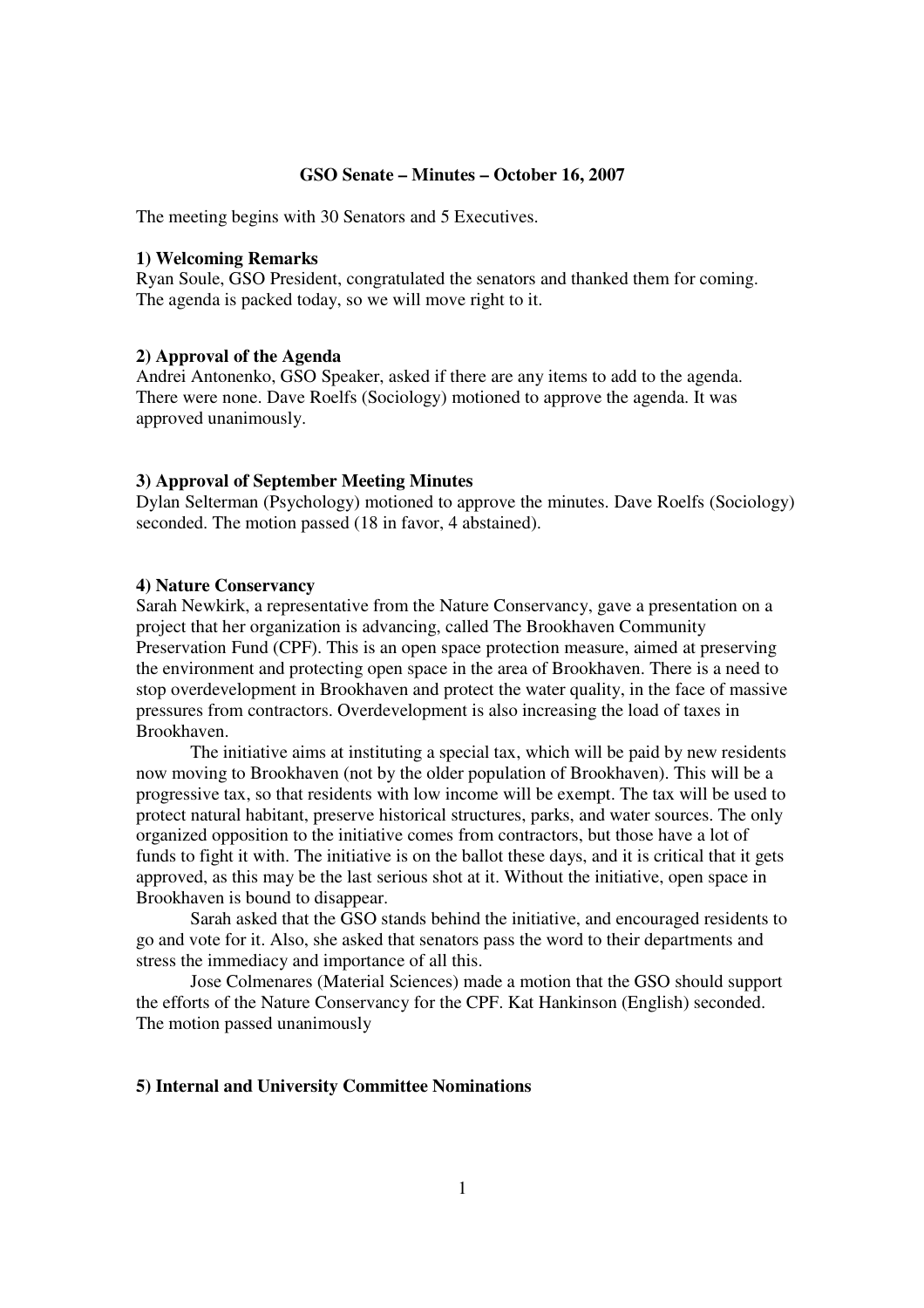President Soule and Speaker Antonenko presented the positions and committees which still need to be filled:

**\* Arts and Sciences Committee** – James Pearson (Art History), Fabian Batista (Marine Sciences) and Rebekah Schiller (Physics) will be the representatives.

**\* University Senate** – Onte Johnson (Political Science) and Devin Camenares (Biochemistry) will serve as additional representatives to the senate.

**\* Housing Committee** – Brendan Stanton (Political Science), Alan Rodricks, and

Alfredo Valarezo (Materials Science) will serve on this one.

**\* Student Health Advisory** – no volunteers to serve on that.

**\* Bus Advisory Committee** – no one volunteered to serve on this committee.

**\* Library services** (a standing committee of the university senate) – no volunteers.

**\* Undergraduate Council** – Gregory Sabino (Biochemistry) will serve on this one.

**\* Board of Appeals** – Juliet Kinney (Marine Sciences) and Ari Grossman (Anthropology) will be the GSO representatives.

\* **West Campus and Dining Committee** – Dave Roelfs (Sociology) and Dante Dilanni (Music) will serve on this one.

\* **Graduate Council Grievances and Appeals** – Andrei Antonenko (Linguistics), Brendan Stanton (Political Science, alt.).

\* **Rules and Constitution committee** – Devin Camenares (Biochemistry).

\* **National Association of Graduate-Professional Students (NAGPS)** – Ryan Soule (MBA), Andrei Antonenko (Linguistics) and Luigi Longobardi (Physics).

\* **SPD Council** – Erin Berg (School of Professional Development).

\* **Academic Standing & Appeals** – Kate Klein (Genetics).

\* **CAPRA** – Devin Camenares (Biochemistry).

\* **University Affairs** – Brendan Stanton (Political Science).

\* **Exclusive Beverage Bid Committee** – Anita Halasz.

Kat Hankinson (English) made a motion to approve the list. Jose Colmenares (Material Sciences) seconded. The motion was approved unanimously.

## **6) Committee Reports**

a) Rules and Constitution Committee

Speaker Antonenko explained on the internal control document. This comprehensive document will only be ready in a few months. In the meanwhile, the committee was working on a supplement to the *financial bylaws*. Speaker Antonenko presented the following suggested changes:

(I) Changes in funding for Chapin and Schaumberg associations (CARA and SARA). (II) Funding for the interuniversity doctoral consortium (reimbursement for tickets for traveling to SB Manhattan),

(III) Funding for recreation programs (such as fitness or soccer programs) that undergrads are currently not paying for, but grad students are.

(IV) Grants to organizations that are not directly associated to the GSO, such as the Women Center, Independent, and other groups. These are not graduate student groups, but we may want to support them, so after the change these groups will be able to apply for funding.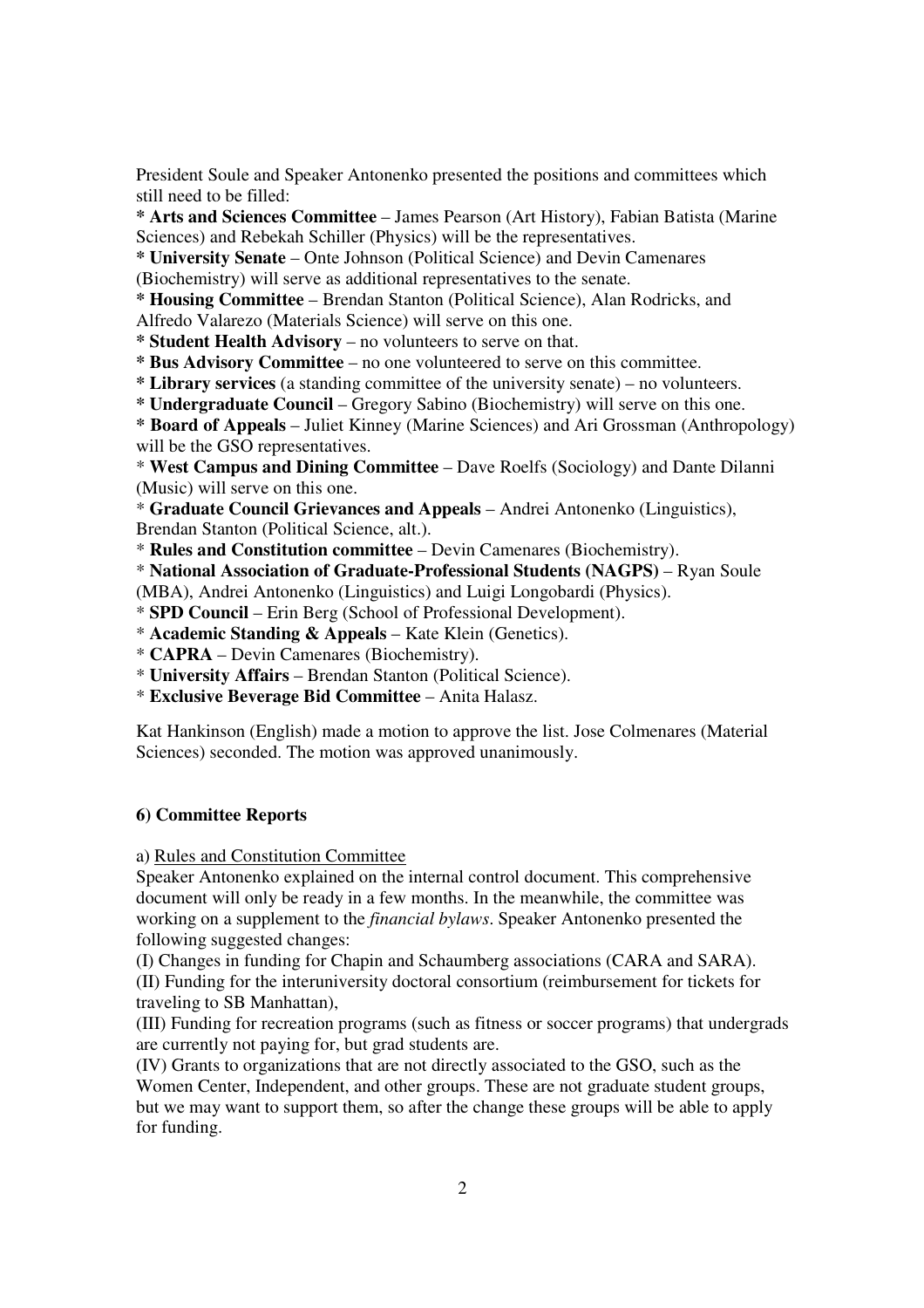(V) Having the Meet and Greet twice a semester.

(VI) Reimbursement for traveling to various GSO businesses such as SUNY

governments meetings and the National Associate for Graduate and Professional Students (NAGPS).

(VII) Committee expenses.

(IIX) Minor changes in the funding to the Survival Guide and the new student orientation.

Speaker Antonenko expects the document to be ready by the end of November.

Dave Roelfs (Sociology) motioned to approve the supplement to the financial bylaws. Jose Colmenares (Materials Science) seconded. The motion was unanimously approved.

### b) Budget Committee

Treasurer Longobardi presented two requests for funding:

1) Marie-Elena Ortiz (Theatre Arts) asked the GSO support for Cabaret performances, which take place in the basement of the Staller Center. They need a Truss – a structure that allows hanging curtains and lights. It costs \$1,620. Onte Johnson (Political Science) made a motion to approve the support. Rebekah Schiller (Physics) seconded. The motion passed unanimously.

2) A request for support of \$300 for a speaker series on art after terrorist attacks. Dylan Selterman (Psychology) motioned to approve. Kat Hankinson (English) seconded. The motion passed unanimously.

Ron Willa (GSO C & D agent) presented the audit report of the GSO. The GSO has about \$100,000 in net assets, which is an increase of about \$27,000 from last year (last year) ended with a surplus of about \$28,000 in GSO activities). In Ron's opinion, the net assets should not continue to increase. In other words, the money should be spent gradually and there should not continue to be such a large surplus every year.

Treasurer Longobardi presented the state of the GSO expenses for this year (so far). He commented that the report is still preliminary, partial, and should be taken with a grain of salt. Some expenses that were already approved are still pending and should be claimed soon (e.g. reimbursement for the Chinese and Indian Associations approved in last month's meeting). RAP funding should also catch up soon.

#### c) Social Concerns Committee

VP Gersch presented the issue of the GradMag. The committee has convened a couple of times, and came up with a disclaimer for the executive board, as well as a mission statement for the GradMag. The SCC and the RCC both stand behind the mission statement. The executive board needs the mission statement to be approved in order to interview and hire new writers to the GradMag.

Onte Johnson (Political Science) commented that the GradMag should not have articles that may be offending to students, such as "Jesus Died So We Can Have a Dunkin Donut." Dave Roelfs (Sociology) suggested that the wording in the mission statement be changed to "publication" instead of "newsletter". Onte Johnson challenged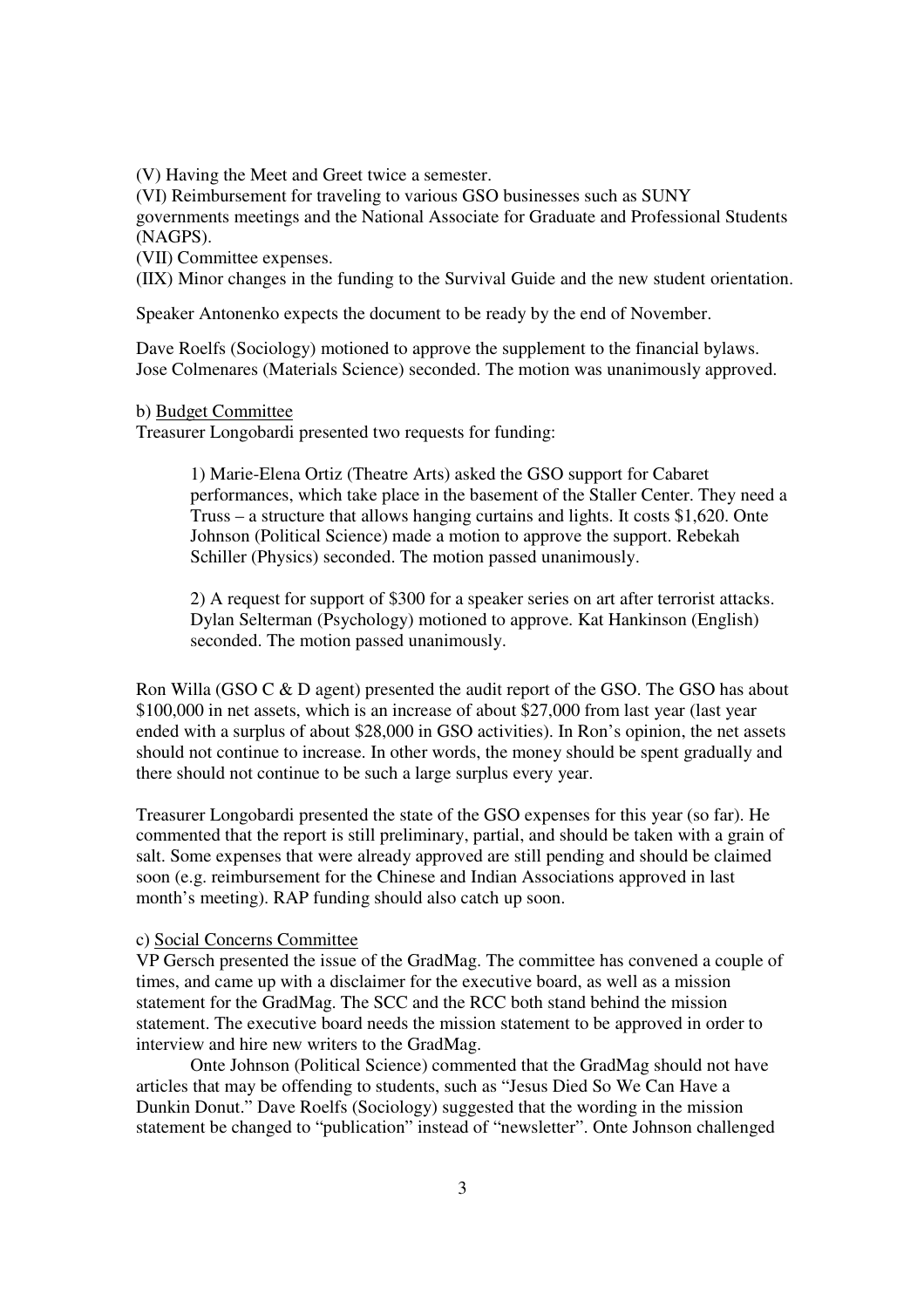the mission. He thinks that the GradMag should focus more on issues that pertain to the grad students. Eileen Chanza (English), GradMag editor answered that the articles actually do talk about issues that pertain to grad students. Treasurer Longobardi reminded that the mission statement is directed at how the publication should look like in the future, not how it looks right now. Kat Hankinson (English) motioned that the senate should only discuss the mission statement and not the articles which are now on the website. Onte Johnson seconded. The motion passed unanimously.

Jose Colmenares (Materials Science) asked that VP Gersch speak more about the process that led to the mission statement. VP Gersch explained that for this year the goal of the publication is twofold: making announcements and giving outlet for opinions and experiences of graduate students. Onte Johnson made a motion to discuss the content of articles which now appear online. No one seconded this motion. Jose Colmenares motioned to approve the original mission statement (with no changes to the wording). The motion was seconded by Juliet Kinney (Marine Sciences). Dave Roelfs asked that the change of wording be added to the motion, but this was not accepted by Jose Colmenares, so the voting was on the original statement. The statement was approved (14 supported, 8 objected, 1 abstained).

This is the mission statement approved by the senate:

### **SBGradMag.org Mission Statement**

The SBGradMag.org is the official newsletter of the Graduate Student Organization and its purpose is two-fold. Its primary role is to promote graduate student participation in university affairs by providing information on upcoming events and programs sponsored by the Graduate Student Organization. As a secondary focus, through graduate student contribution and editorial balance, this publication strives to advance the interests and opinions of the graduate student body by providing a forum for public debate and interdepartmental communication. SBGradMag.org is committed to affirmative action/equal employment laws and to prohibiting discrimination on the basis of sex, race, ethnicity, religion, national origin, age, sexual orientation, disability, marital status, or veteran status.

VP Gersch added that the SCC will be working in the future on the parking issue.

#### e) GSEU Liaison

Victor Rosado, GSEU Liaison, reported that several TAs were not paid on time (a significant delay in payments). The GSEU is trying to put pressure on Stony Brook Admin to have some kind of plan that will allow cash advances when there are departmental or administrative issues that delay it. Kira Schuman (History) made a motion for the Exec Board to send a letter to President Kenny (CCing the Director of Human Resources and Director of Labor Relations) protesting the delays in late pay checks to TAs, GAs, and RAs. Rebekah Schiller (Physics) seconded. The motion passed unanimously. the senate authorized the GSO executive board to make edits to the letter before sending it out.